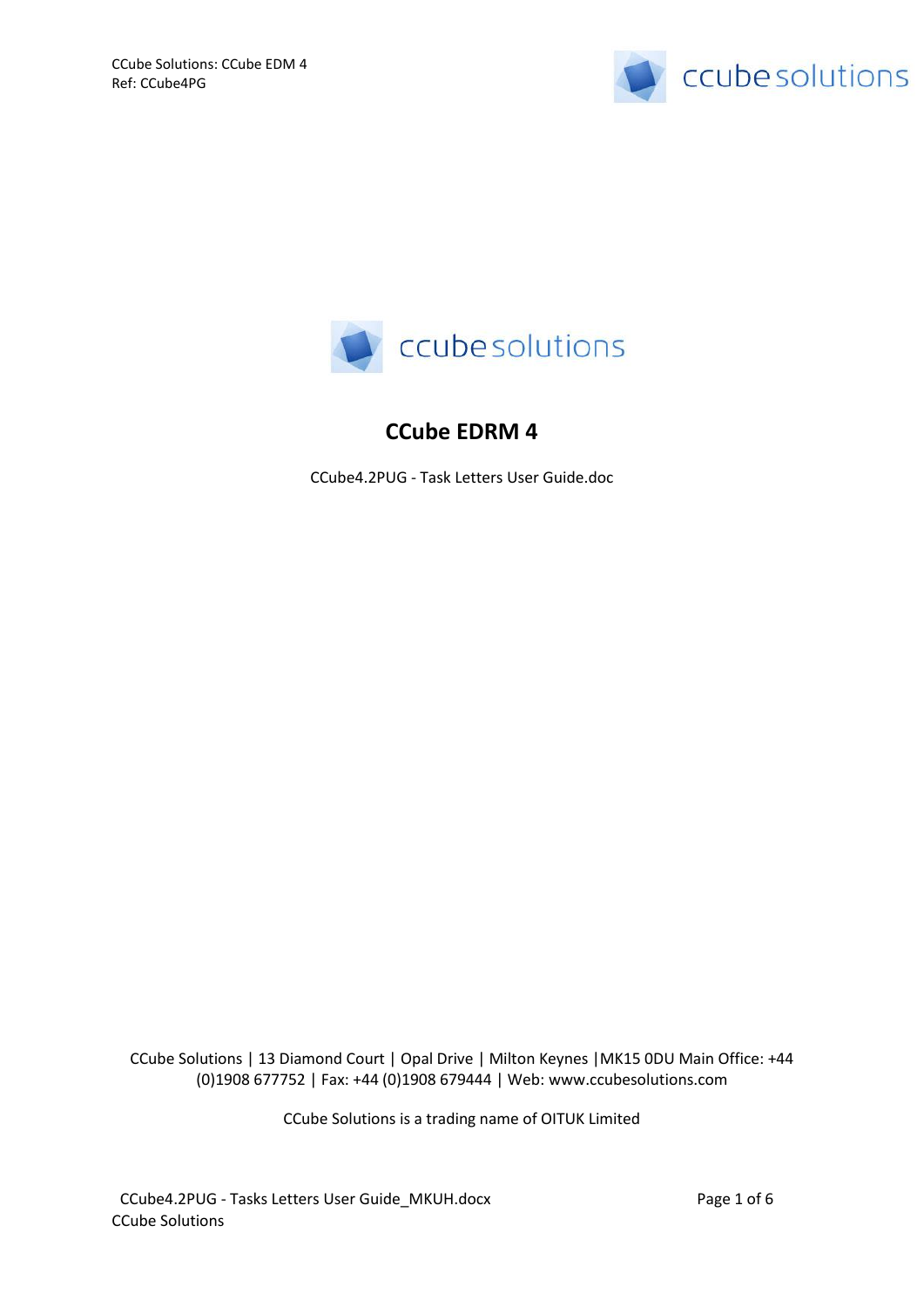

### **1 Contents**

# <span id="page-1-0"></span>**2 Revisions and Distribution**

#### Revisions

| Revision | <b>Summary of Changes</b>    | <b>Author</b>     | <b>IDate</b> |
|----------|------------------------------|-------------------|--------------|
| 0.1      | Initial creation of document | <b>Paul Glock</b> | 24/04/2015   |
| $\cdots$ | $\cdots$                     | .                 |              |
| 2.0      | Content optimised for MKUH   | Andrew Phelps     | 16/01/2019   |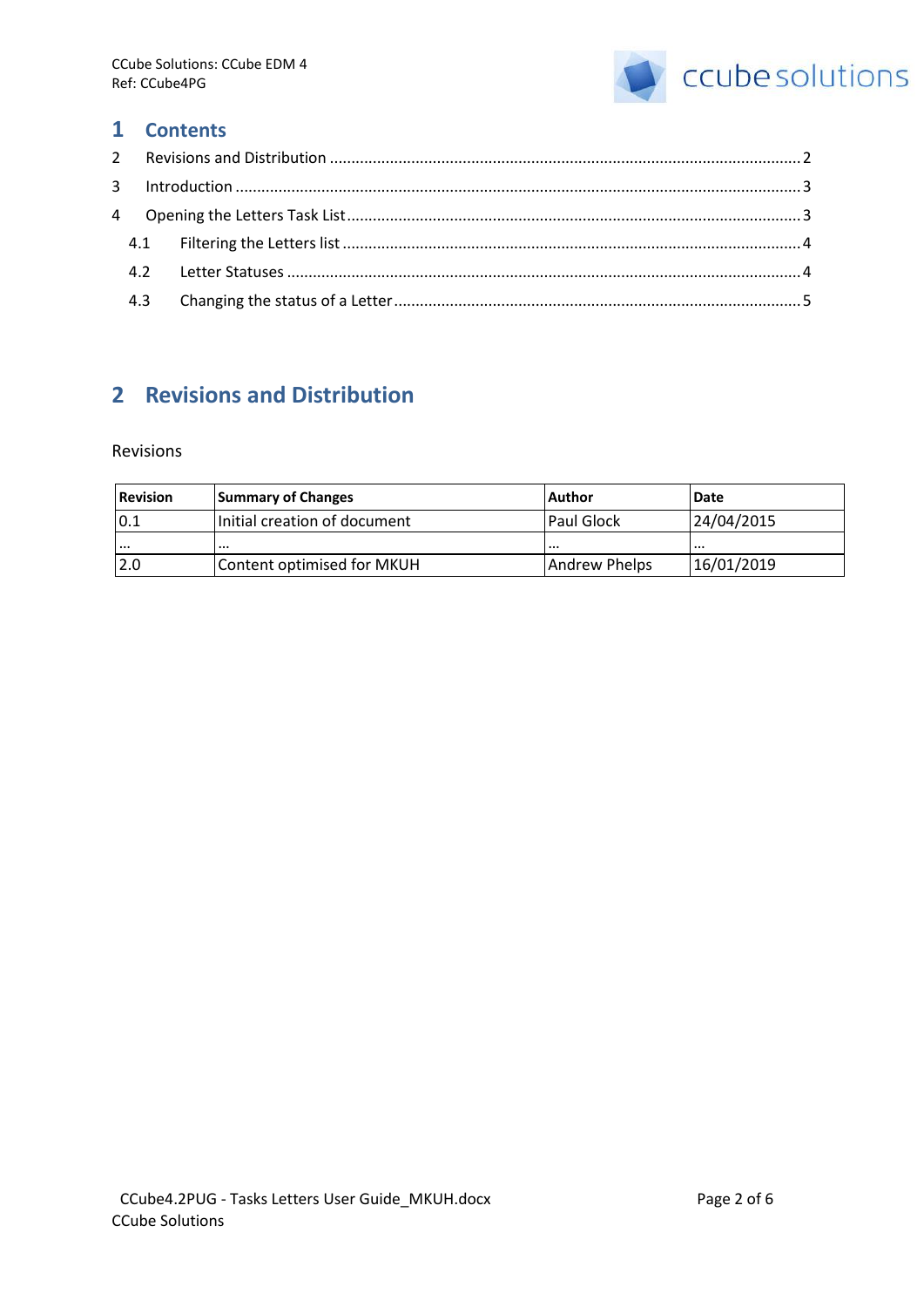

## <span id="page-2-0"></span>**3 Introduction**

<span id="page-2-1"></span>When working with Letters, the Task page provides a list of letters where action is required.

## **4 Opening the Letters Task List**

The Task List is opened by clicking the Task icon on the left menu, and then clicking the "Letters" option;



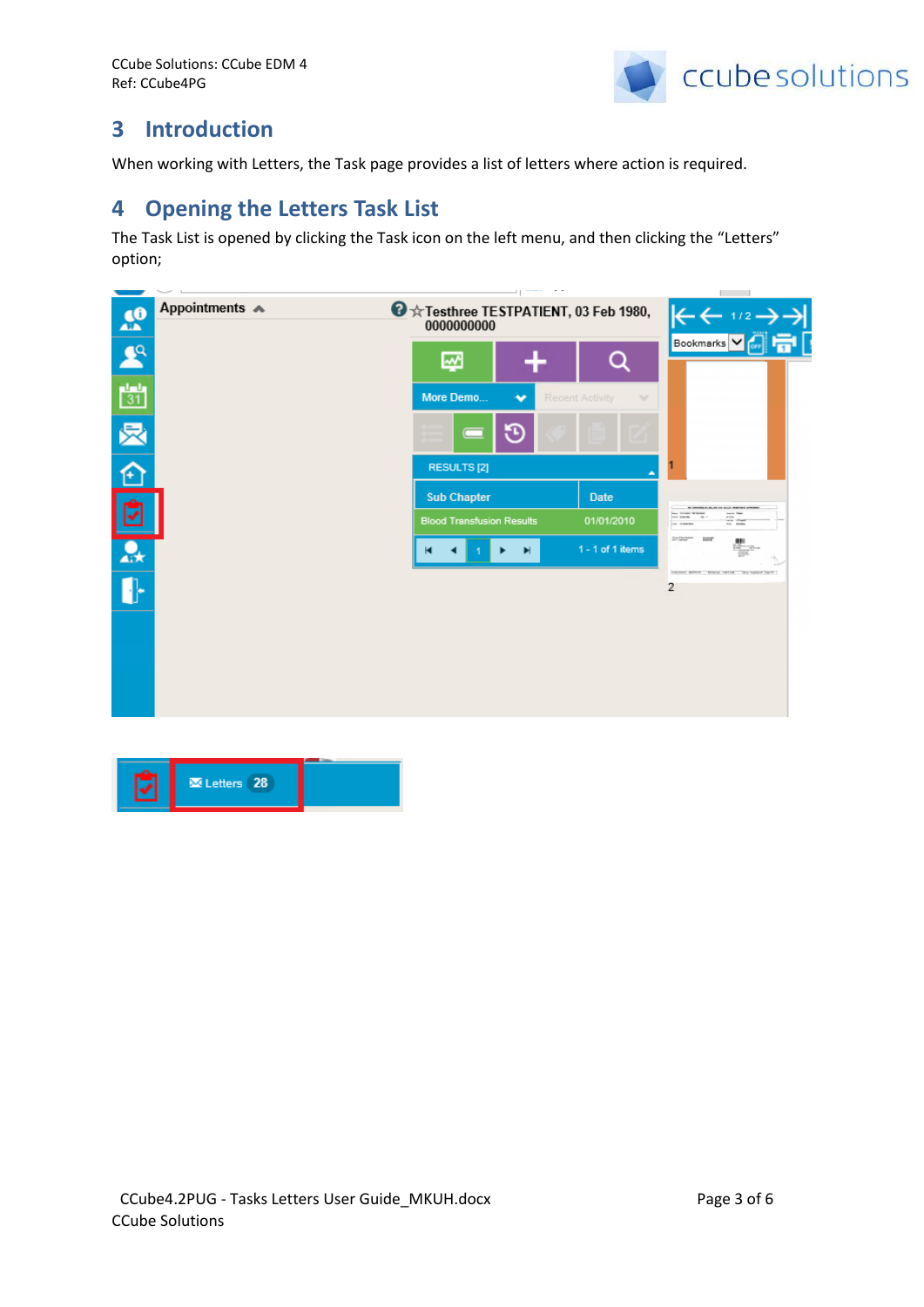

### <span id="page-3-0"></span>**4.1 Filtering the Letters list**

The letters filter will as a default show the status "ALL". Change the status to "-- Active –" and click "Set Filter". This will show all letters that require attention;

| Letters Requiring Action A  |                                                |                     |                     |                        |                   |
|-----------------------------|------------------------------------------------|---------------------|---------------------|------------------------|-------------------|
| Name                        | $-$ ALL $-$<br>$\overline{\phantom{a}}$        |                     |                     |                        |                   |
| Section                     | $-$ ALL $-$                                    |                     |                     |                        |                   |
| <b>SubSection</b>           | $-$ ALL $-$<br>$\overline{\phantom{a}}$        |                     |                     |                        |                   |
| <b>Status</b>               | -- Active --                                   |                     |                     |                        |                   |
| Letter Template             | $-$ ALL $-$<br>$\mathbf{v}$                    |                     |                     |                        |                   |
| Letter Date                 | -- Please select --<br>$\overline{\mathbf{v}}$ | 白                   |                     |                        |                   |
| Set Filter                  | Reset                                          |                     |                     |                        |                   |
|                             |                                                |                     |                     |                        |                   |
| <b>Customer Name</b>        | Date                                           | <b>Section</b>      | <b>Sub Section</b>  | <b>Letter Template</b> | <b>Status</b>     |
| Test Monkey Zzz             | 19/02/2019                                     | Appointment Letters | Appointment Letters | ABL.                   | CREA <sup>2</sup> |
| Test Monkey Zzz             | 19/02/2019                                     | Appointment Letters | Appointment Letters | ABL                    | CREA 3            |
| Test Monkey Zzz             | 19/02/2019                                     | Appointment Letters | Appointment Letters | ABL                    | CREA 3            |
| Test Monkey Zzz             | 19/02/2019                                     | Appointment Letters | Appointment Letters | ABL                    | CREA 3            |
|                             |                                                |                     |                     |                        |                   |
| Test Monkey Zzz             | 19/02/2019                                     | Appointment Letters | Appointment Letters | <b>ABL</b>             | CREA 3            |
| Test Monkey Zzz             | 19/02/2019                                     | Appointment Letters | Appointment Letters | ABL                    | CREA 3            |
| Test Monkey Zzz             | 19/02/2019                                     | Appointment Letters | Appointment Letters | ABL                    | CREA <sup>2</sup> |
| Zzztest1710Ed Zzztest1710Ed | 13/02/2019                                     | Correspondence      | Correspondence      | <b>DER</b>             | CREA <sup>2</sup> |
| Zzztest1710Ed Zzztest1710Ed | 13/02/2019                                     | Correspondence      | Correspondence      | DER                    | CREA 3            |
| Zzztest1710Ed Zzztest1710Ed | 13/02/2019                                     | Correspondence      | Correspondence      | <b>DER</b>             | CREA <b>3</b>     |

Selecting any of the dropdown options will filter the list of letters. The list can be filtered by any of the following; Patient Name, Casenote Section, Case-note Sub-Section, Letter Status, Letter Type and by the Letter creation date.

### <span id="page-3-1"></span>**4.2 Letter Statuses**

Newly created letters are assigned the "Created" status. The letter status indicates the current state of the document in relation to the document lifecycle.

A full list of the available statuses is included below.

- **Created**. The first stage of the workflow.
- **Created in Error**. If a letter is mistakenly created, the user can set the status and the letter will be hidden from the user. Only a letter with a status of Created can be changed to Created In Error.
- **Authorised**. A letter has been typed by the secretary and seen by the consultant.
- **•** Draft. The letter has been created but is not considered completed.
- **Rejected**. The letter has not been approved and has been rejected by the consultant and amendments are required.
- **Sent**. The letter has been sent to the patient. This action transfers the Letter into the Patient's case note where it can be viewed by all users.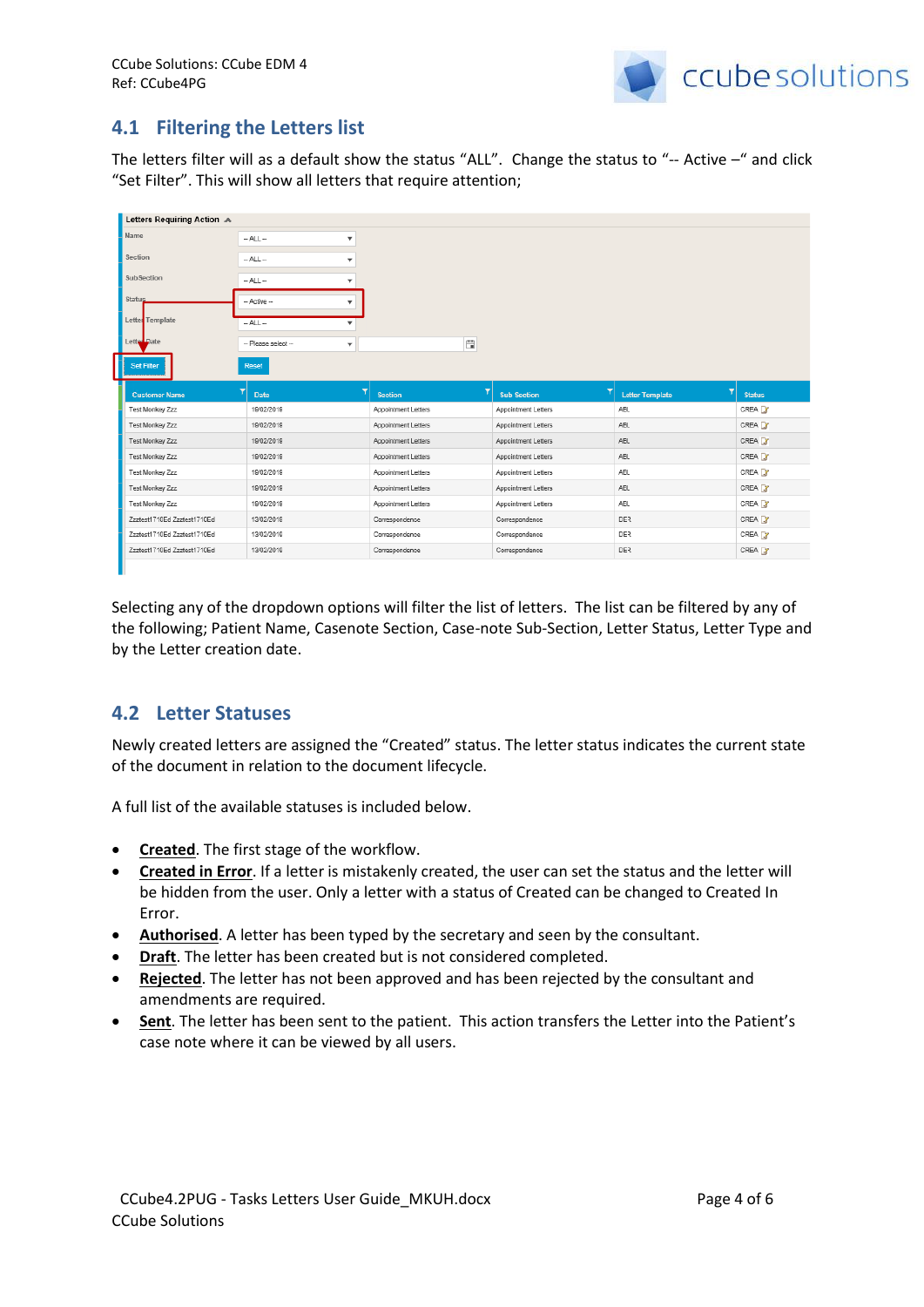

### <span id="page-4-0"></span>**4.3 Changing the status of a Letter**

When using the Letters Task module, use the filters to display a list of letters for a given Clinician or Clinic;

| <b>Customer Name</b>        | <b>Date</b> | <b>Section</b>      | <b>Sub Section</b>  | <b>Letter Template</b> | <b>Status</b>      |
|-----------------------------|-------------|---------------------|---------------------|------------------------|--------------------|
| Test Monkey Zzz             | 19/02/2019  | Appointment Letters | Appointment Letters | <b>ABL</b>             | CREA <sup>[3</sup> |
| Test Monkey Zzz             | 19/02/2019  | Appointment Letters | Appointment Letters | ABL                    | CREA <sup>2</sup>  |
| Test Monkey Zzz             | 19/02/2019  | Appointment Letters | Appointment Letters | ABL                    | CREA <sup>[3</sup> |
| Test Monkey Zzz             | 19/02/2019  | Appointment Letters | Appointment Letters | ABL                    | CREA <sup>2</sup>  |
| Test Monkey Zzz             | 19/02/2019  | Appointment Letters | Appointment Letters | ABL                    | CREA <sup>[3</sup> |
| Test Monkey Zzz             | 19/02/2019  | Appointment Letters | Appointment Letters | ABL                    | CREA <sup>2</sup>  |
| Test Monkey Zzz             | 19/02/2019  | Appointment Letters | Appointment Letters | ABL                    | CREA <sup>I</sup>  |
| Zzztest1710Ed Zzztest1710Ed | 13/02/2019  | Correspondence      | Correspondence      | <b>DER</b>             | CREA <sup>2</sup>  |
| Zzztest1710Ed Zzztest1710Ed | 13/02/2019  | Correspondence      | Correspondence      | <b>DER</b>             | CREA <sub>3</sub>  |
| Zzztest1710Ed Zzztest1710Ed | 13/02/2019  | Correspondence      | Correspondence      | <b>DER</b>             | CREA 3             |

#### You can change the status of a letter by clicking the pen icon;

| <b>Customer Name</b>        | <b>Date</b> | <b>Section</b>      | <b>Sub Section</b>  | <b>Letter Template</b> | <b>Status</b>      |
|-----------------------------|-------------|---------------------|---------------------|------------------------|--------------------|
| Test Monkey Zzz             | 19/02/2019  | Appointment Letters | Appointment Letters | ABL                    | CREA 3             |
| Test Monkey Zzz             | 19/02/2019  | Appointment Letters | Appointment Letters | ABL                    | CREA 2             |
| Test Monkey Zzz             | 19/02/2019  | Appointment Letters | Appointment Letters | ABL                    | CREA 3             |
| Test Monkey Zzz             | 19/02/2019  | Appointment Letters | Appointment Letters | ABL                    | CREA 3             |
| Test Monkey Zzz             | 19/02/2019  | Appointment Letters | Appointment Letters | ABL                    | CREA X             |
| Test Monkey Zzz             | 19/02/2019  | Appointment Letters | Appointment Letters | ABL                    | CREA 7             |
| Test Monkey Zzz             | 19/02/2019  | Appointment Letters | Appointment Letters | ABL                    | CREA <sup>[2</sup> |
| Zzztest1710Ed Zzztest1710Ed | 13/02/2019  | Correspondence      | Correspondence      | <b>DER</b>             | CREA X             |
| Zzztest1710Ed Zzztest1710Ed | 13/02/2019  | Correspondence      | Correspondence      | <b>DER</b>             | CREA <sub>2</sub>  |
| Zzztest1710Ed Zzztest1710Ed | 13/02/2019  | Correspondence      | Correspondence      | <b>DER</b>             | CREA 3             |

#### Select the status that the letter will be changed to;

| <b>Customer Name</b>        | <b>Date</b> | <b>Section</b>      | <b>Sub Section</b>  | <b>Letter Template</b> | <b>Status</b>                        |
|-----------------------------|-------------|---------------------|---------------------|------------------------|--------------------------------------|
| Test Monkey Zzz             | 19/02/2019  | Appointment Letters | Appointment Letters | ABL                    | CREA 2                               |
| Test Monkey Zzz             | 19/02/2019  | Appointment Letters | Appointment Letters | ABL                    | CREA 3                               |
| Test Monkey Zzz             | 19/02/2019  | Appointment Letters | Appointment Letters | ABL                    | <b>UNLIN 13</b><br><b>AUTHORISED</b> |
| Test Monkey Zzz             | 19/02/2019  | Appointment Letters | Appointment Letters | ABL                    | <b>ICREATED IN ERROR</b>             |
| Test Monkey Zzz             | 19/02/2019  | Appointment Letters | Appointment Letters | ABL                    | <b>IDRAFT</b><br>REJECTED            |
| Test Monkey Zzz             | 19/02/2019  | Appointment Letters | Appointment Letters | ABL                    | <b>SENT</b>                          |
| Test Monkey Zzz             | 19/02/2019  | Appointment Letters | Appointment Letters | ABL                    | CREA 3                               |
| Zzztest1710Ed Zzztest1710Ed | 13/02/2019  | Correspondence      | Correspondence      | <b>DER</b>             | CREA 3                               |
| Zzztest1710Ed Zzztest1710Ed | 13/02/2019  | Correspondence      | Correspondence      | <b>DER</b>             | CREA <sup>2</sup>                    |